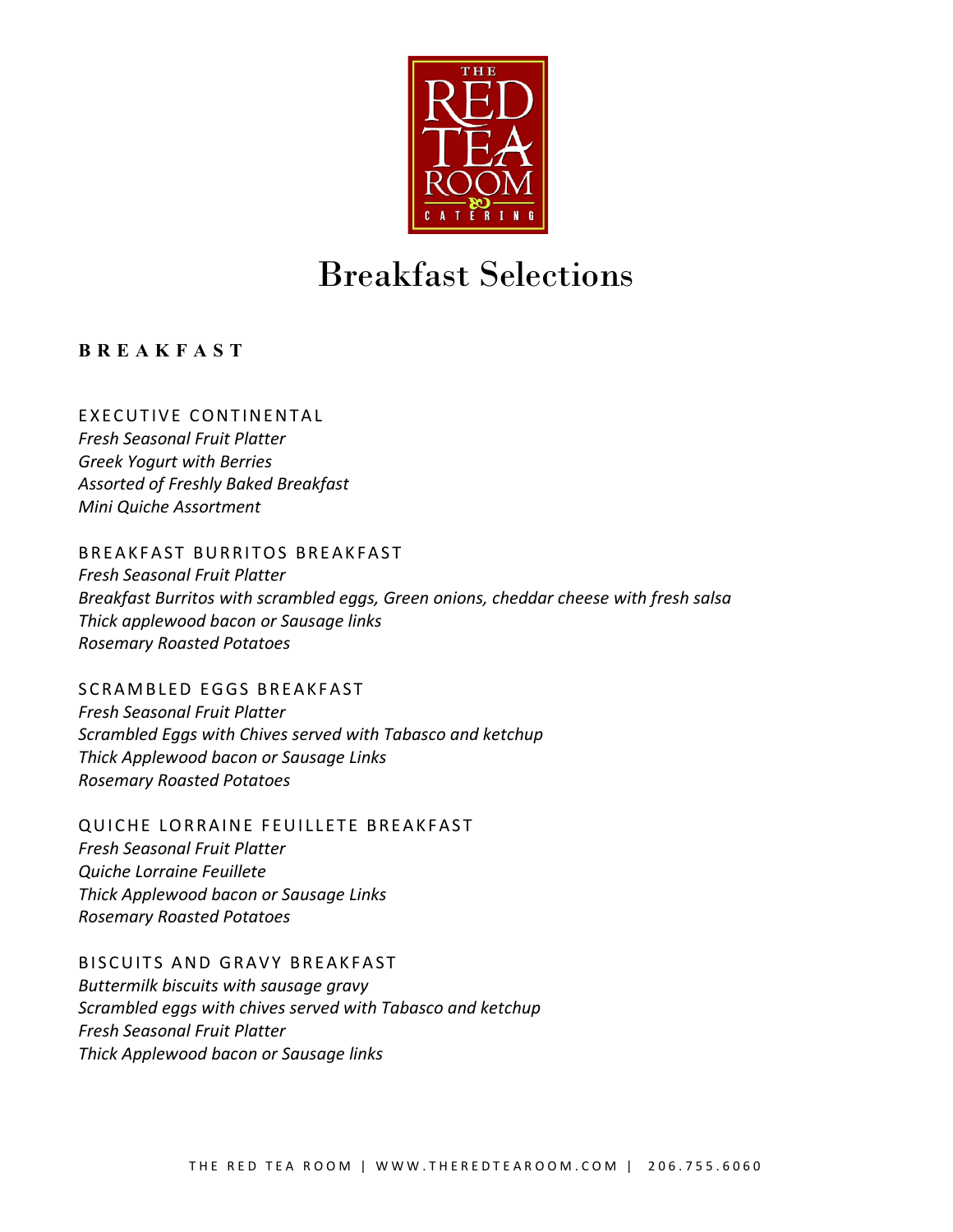FRENCH TOAST BREAKFAST *Fresh Seasonal Fruit Platter French Toast (Sliced Challah bread) served with Hot Maple Syrup, and whipped butter Scrambled eggs with chives Thick applewood bacon or Sausage links Assortment of Freshly baked breakfast breads*

VEGETABLE FRITTATA BREAKFAST *Fresh Seasonal Fruit Platter Vegetable Frittata with Parmesan Cheese Thick Applewood bacon or Sausage links Rosemary Roasted Potatoes Assortment of Freshly baked breakfast breads*

BELGIAN WAFFLES BREAKFAST *Fresh Seasonal Fruit Platter Belgian waffles served with maple syrup, sliced fresh strawberries and freshly whipped cream Thick Applewood bacon or Sausage links Roasted Breakfast Potatoes*

CHICKEN AND WAFFLES BREAKFAST *Fresh Seasonal Fruit Platter Scrambled Eggs with chives Fried Chicken with Waffles served with hot maple syrup Thick Applewood bacon or Sausage links*

# **A LA CARTE**

QUICHE LORRAINE FEUILLETE *Elegant Individual Quiche Lorraine Puff pastry Shells filled with diced ham, onions, swiss cheese, eggs, bacon crumbles enveloped in flaky puff pastry layer, (Can be made Vegetarian)*

VEGETABLE QUICHE INDIVIDUAL QUICHE WITH PEPPERS, SPINACH, ONIONS, TOMATOES, COLBY JACK CHEESE AND EGGS ENVELOPED IN A BUTTERY TART SHELL

#### BREAKFAST SCONES

*Our scones strike a perfect balance between moist and crumbly with rich buttery flavor and light fluffy texture. Scone Flavors include: Blueberry, Cinnamon, Currant and Lemon Raspberry Seasonal Flavors: Strawberry rhubarb, and Strawberry Jam Dot (Summer), Cranberry Pecan (Fall), Seeded Fig (Winter)*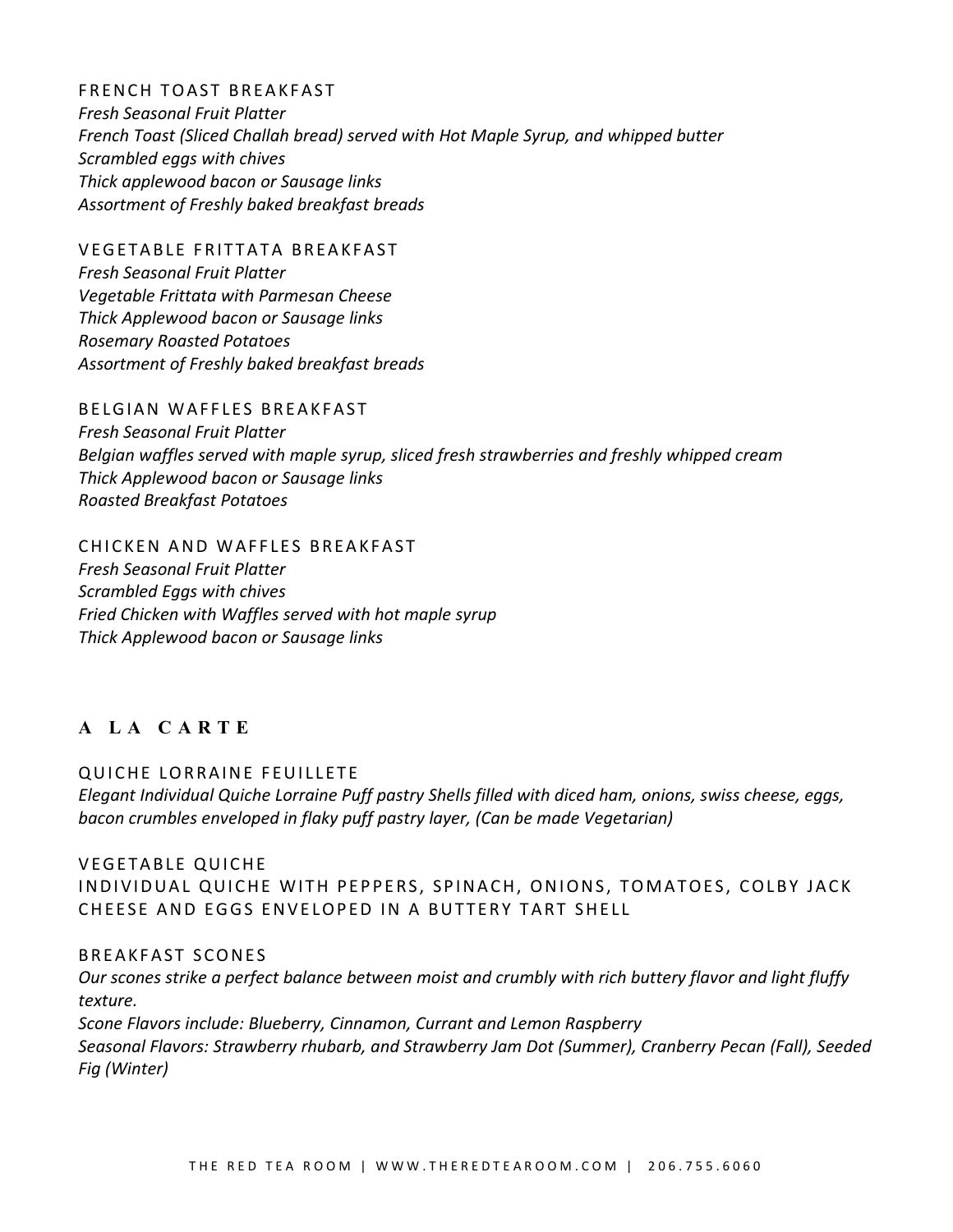MINI SCONES - *(Mini Scones have a minimum order of 1 dozen, any variety) Flavors include: Blueberry, Cherry Almond, Dill, Orange Currant.* 

## SCONE TOPPINGS*:*

*Fruit Jams: Blueberry Jam, Strawberry Jam or Raspberry Jam– 8 oz House Made Lemon Curd– 12 oz Devonshire cream (seasonal) - 11 oz*

# SWEET BREADS (BREAKFAST LOAVES)-

*Blueberry Vanilla: Ultra moist vanilla cake with generous whole blueberries Banana Walnut: Our most popular bread loaf made with fresh hand peeled bananas and generous walnuts* 

*Cappuccino: White chocolate kisses and roasted espresso. Cranberry Vanilla: Moist vanilla cake with tart cranberries Double Chocolate: Complex depth of flavor with moist chocolate bread and chocolate chunks Lemon Citrus: Refreshing lemon and orange flavors and uncontainable lightness in character Lemon Poppyseed (lowfat): Lemon, abundant poppy seeds and applesauce swirled into a low fat frenzy Marble: Perfect combination of classic vanilla and chocolate Pumpkin Walnut: Classic fall pumpkin flavors with generous walnuts*

## MUFFINS

*Apple Pecan Bran Muffin: Flavorful bran muffin filled with Washington apples and toasted pecans topped with cinnamon sugar*

*Banana Ginger Muffin (VE): A vegan muffin made with fresh ginger, roasted walnuts, banana puree, whole wheat flour, canola oil and orange juice*

*Blueberry Cornmeal Muffin: Our sweet, buttery cornmeal muffin studded with blueberries and topped with streusel*

*Fresh Fruit Muffin (GF): A Gluten-free muffin filled with seasonal fruit and topped with cinnamon sugar Morning Glory Muffin: Moist muffin loaded with pineapples, carrots, apples, coconut, walnuts and raisins*

*Multigrain Raspberry Muffin: Wholesome muffin made with oats, raspberries, walnuts and flaxseed Pumpkin Muffin: Moist breakfast treat made with pumpkin and butternut squash purée, low-gluten flour, fresh ginger, cinnamon, nutmeg and toasted pumpkin seeds*

*Mini Muffins available in Blueberry Cornmeal or Morning Glory*

*Mini Muffins Have a minimum order of 12 per variety*

MINI CROISSANTS *Light golden, flaky butter croissants*

CHAUX AUX POMMES (MINI APPLE TURNOVERS) *Filled with apple compote between layers of buttery puff pastry dough*

BREAKFAST COOKIE

*Whole food ingredients (whole grain), fruit sweetened, no preservatives or artificial ingredients and Non-GMO's*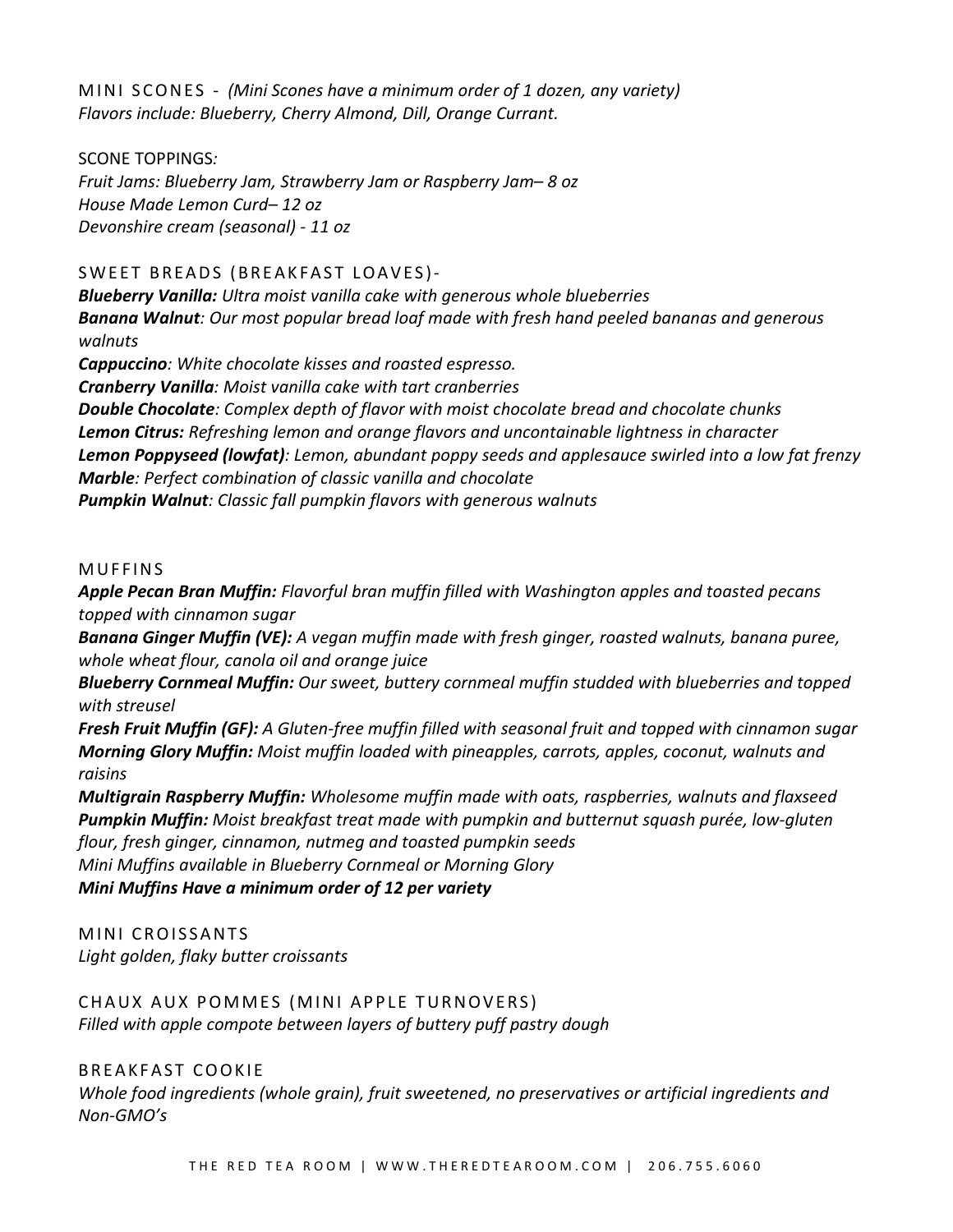*Flavors (Double chocolate, Oatmeal raisin, Peanut Butter, Peanut Butter Chocolate, Caramel Apple, Banana Walnut, Carrot Cake, Fruit and Nut) Minimum orders 1 dozen per variety*

FRESH BAGELS AND CREAM CHEESE *Fresh baked bagels with whipped cream cheese and jam*

FRESH BAGELS AND LOX *Fresh baked bagel served with cream cheese, red onions, lox, fresh dill and capers*

MINI BAGELS WITH LOX *Mini bagel topped with cream cheese, lox, sliced onions and capers served open face*

MINI ASSORTED DANISH *Danish in assorted flavors including Apple, Lemon, Marionberry, and Raspberry*

BUTTERMILK BISCUITS *with* JAM (VEG) *Traditional fluffy buttermilk biscuits served with butter and strawberry or raspberry jam*

BUTTERMILK BISCUITS *with* GRAVY (VEG) *Traditional fluffy buttermilk biscuits with choice of creamy chicken or vegetarian gravy*

BUTTERMILK BISCUITS *with* SAUSAGE GRAVY *Traditional fluffy buttermilk biscuits with creamy breakfast sausage gravy*

BELGIAN WAFFLES (VEG) (1PP) *Fluffy malted Belgian waffles served with maple syrup and freshly whipped cream*

CHICKEN AND WAFFLES *Battered Fried Chicken with Belgian waffles served with maple syrup*

CLASSIC FRENCH TOAST (VEG) (1PP) *Challah bread coated in eggs and cinnamon, grilled until golden, served with maple syrup, powdered sugar, butter, and powdered sugar*

BUTTERMILK PANCAKES (VEG) (2PP) *Served with maple syrup, whipped butter and whipped cream*

BUTTERMILK BLUEBERRY PANCAKES (VEG) (2PP) *Served with maple syrup, whipped butter and whipped cream*

PUMPKIN PANCAKES (VEG) (2PP) *Served with maple syrup, pecans, whipped butter and whipped cream*

BELGIAN CREPES (1PP) *Belgian crepes filled with choice of flavors: Apple Raisin, Blueberry, Chocolate, and Raspberry*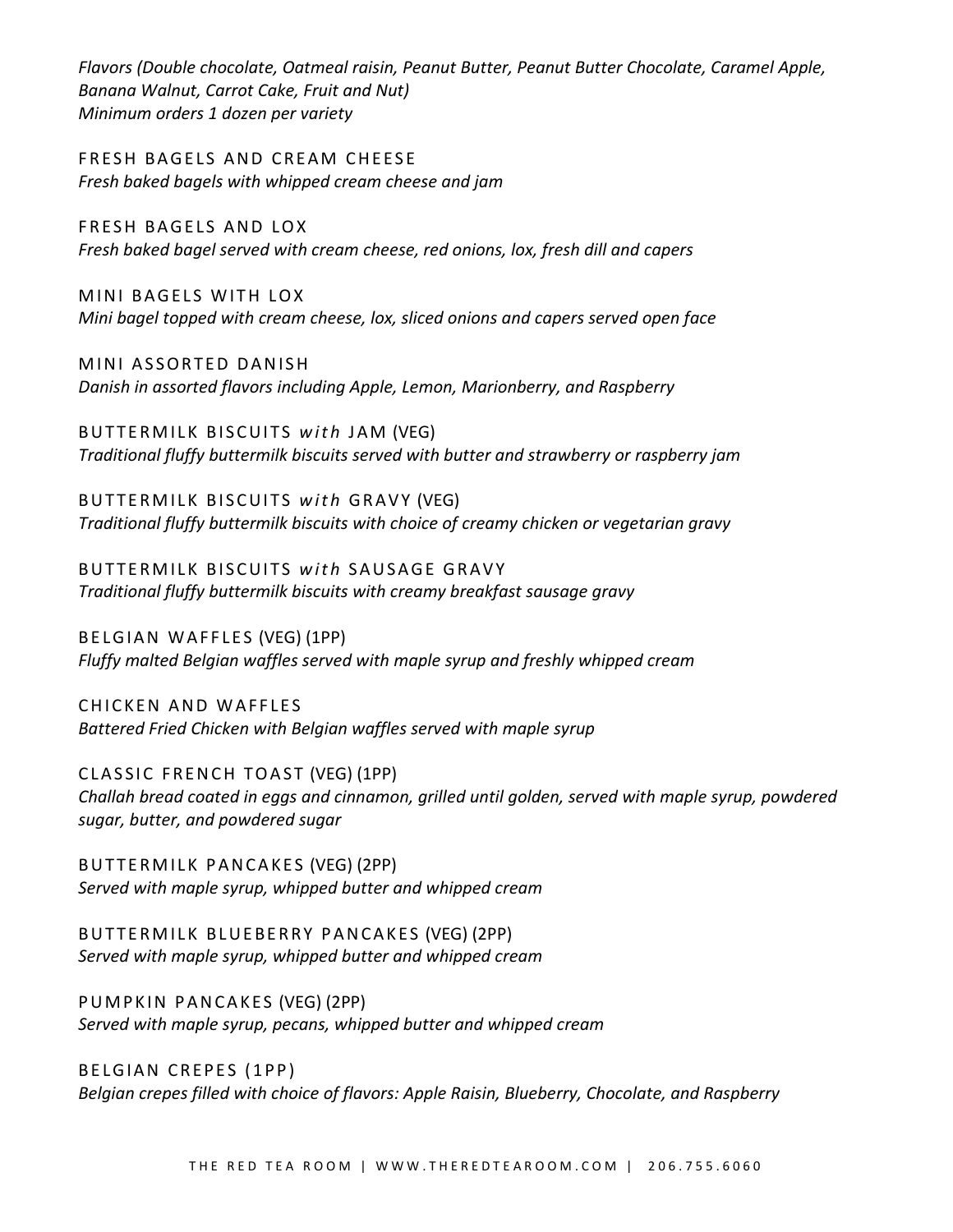FRENCH CREPE STATION (VEG) Chef attended station

*Build your own crepes with freshly made French crepes and toppings including fresh berries, and fruit, freshly whipped cream, Nutella, maple syrup, and assorted sauces*

GREEK YOGURT *with* BERRIES *Honey Greek Yogurt topped with fresh Blueberries, Blackberries, Strawberries and Raspberries*

GREEK YOGURT *with* BERRIES AND GRANOLA *Honey Greek Yogurt with fresh Blueberries, Blackberries, Strawberries and Raspberries and Homestyle Granola*

YOGURT STATION *Vanilla and Strawberry yogurt with toppings including: Fresh strawberries, fresh blueberries, dried cranberries, granola*

UMPQUA OATS OATMEAL *Assorted Umpqua Oats flavors may include (Fruit and Nut, Apple Cranberry Cinnamon, Triple Berry, Apple Cranberry Almond)*

BREAKFAST SANDWICH *Toasted English Muffin with sausage patty, scrambled eggs & Tillamook cheddar cheese*

FRENCH TOAST BAGEL *Canadian Maple Chips baked bagel with sausage patty, Hickory bacon strips, scrambled eggs and Tillamook Cheddar Cheese*

BREAKFAST BURRITO *Hearty breakfast burrito with scrambled eggs, green onions, cheddar cheese, and fresh salsa*

HAM AND CHEESE CROISSANT *Buttery tender croissant with smoked ham, Tillamook cheese and scrambled eggs*

BAGEL AND LOX SANDWICH *Everything bagel with cream cheese, lox, red onions, and capers*

BAGELS

MINIMUM ORDER 4 BAGELS EACH FLAVOR

*Blueberry: Loaded with fresh Oregon Blueberries*

*French Toast Bagel: Canadian maple chips swirled throught the bagel*

*Cinnamon Raisin: Pure vanilla, brown sugar, premium cinnamon and seedless raisins throughout Cinnamon Crunch Bagel: Sweet Crunchy bagel loaded with cinnamon and sugar Cheddar Herb: Baked with cheddar, flavored with basil, rosemary and fresh herbs Multi grain with honey: Healthy mix of sunflower seeds, corn, oats, bran, cracked wheat, rye and barlely sweetened with molasses and honey Everything: Baked with a topping of poppy seeds, kosher salt, onion, garlic and sesame seeds*